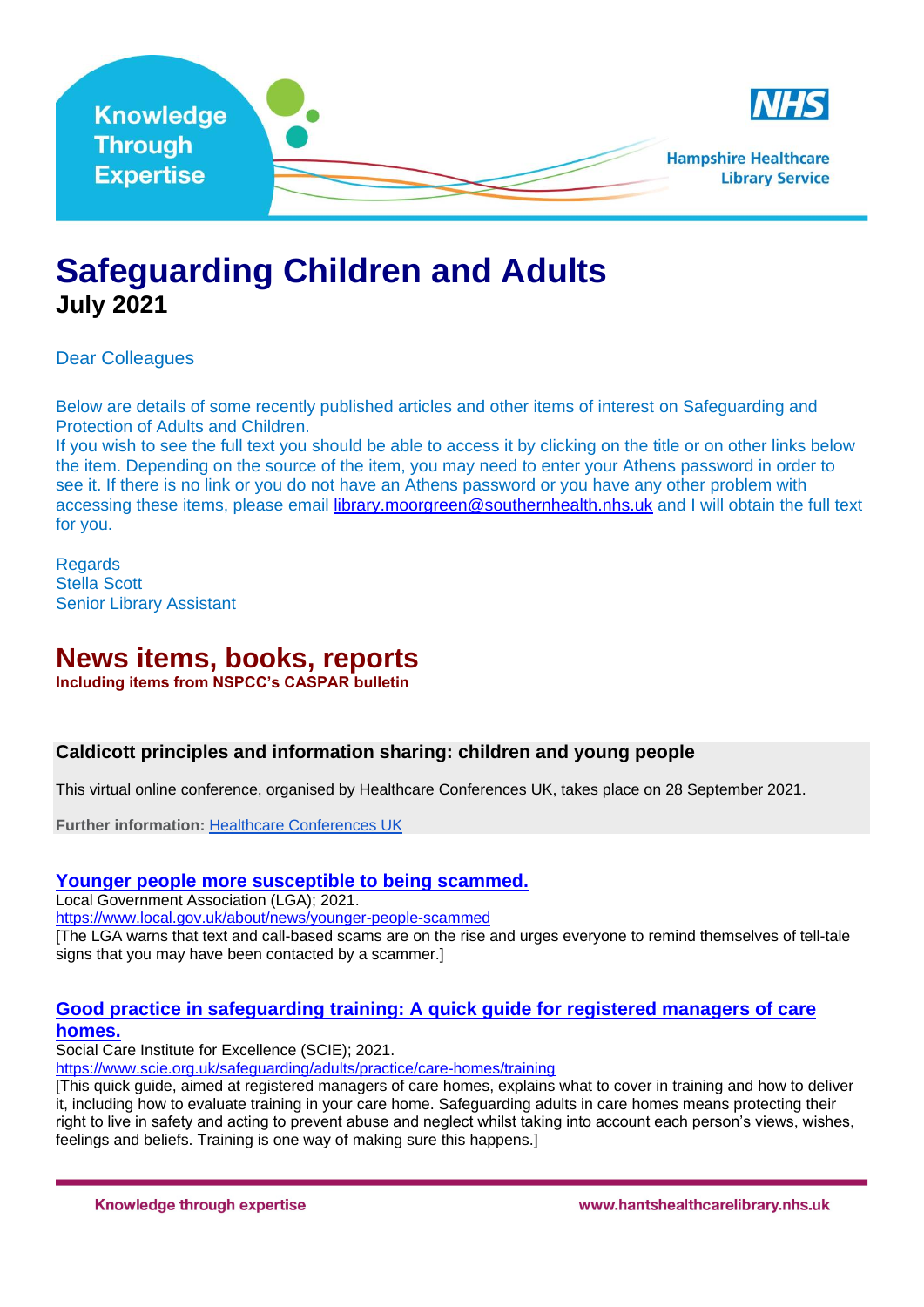

### **Online safety: children with autism**

**Source:** Ann Craft Trust **Date:** 14 July 2021

The Ann Craft Trust and The Marie Collins Foundation have collaborated to produce a resource to help parents of children and young people with autism understand what online harm is and ways in which they can help and support their children to understand online risks.

**Read the news story:** [Helping my autistic child stay safe online](http://email.nspcc.org.uk/c/1dZtLxXEJiA6B6TIiWjv49lpYI) **Read the booklet:** [Sexual abuse online: helping my autistic child \(PDF\)](http://email.nspcc.org.uk/c/1dZtMfQrx2CV5KFUprAOV86aYh)

**Child to parent abuse Source:** Community Care

**Date:** 23 June 2021

Community Care has published an article discussing parents who are abused by younger children. The article discusses: how child to parent abuse (CPA) presents in younger children; how professionals can support parents; and the impact of CPA on families.

**Read the news story:** [Supporting parents abused by younger children](http://email.nspcc.org.uk/c/1dBRCEma0GIBO9am5r9qEWh9DB)

### **Complex trauma**

**Source:** The Association for Child and Adolescent Mental Health **Date**: 21 June 2021

The Association for Child and Adolescent Mental Health (ACAMH) has released a podcast with Dr Stephanie Lewis about complex trauma and its contribution to psychopathology and cognitive deficits. Findings discussed include: young people exposed to complex trauma have more severe mental health problems than both those who haven't been exposed to trauma and those who've been exposed to other types of trauma; and vulnerable young people are more likely to experience complex trauma, whereas non-complex trauma tends to occur more randomly in the population.

**Listen to the podcast:** ['The contribution of complex trauma to psychopathology and cognitive deficits' –](http://email.nspcc.org.uk/c/1dBRL8XBDBgnJQuHluvgUHkfyn) In [conversation Dr Stephanie Lewis](http://email.nspcc.org.uk/c/1dBRL8XBDBgnJQuHluvgUHkfyn)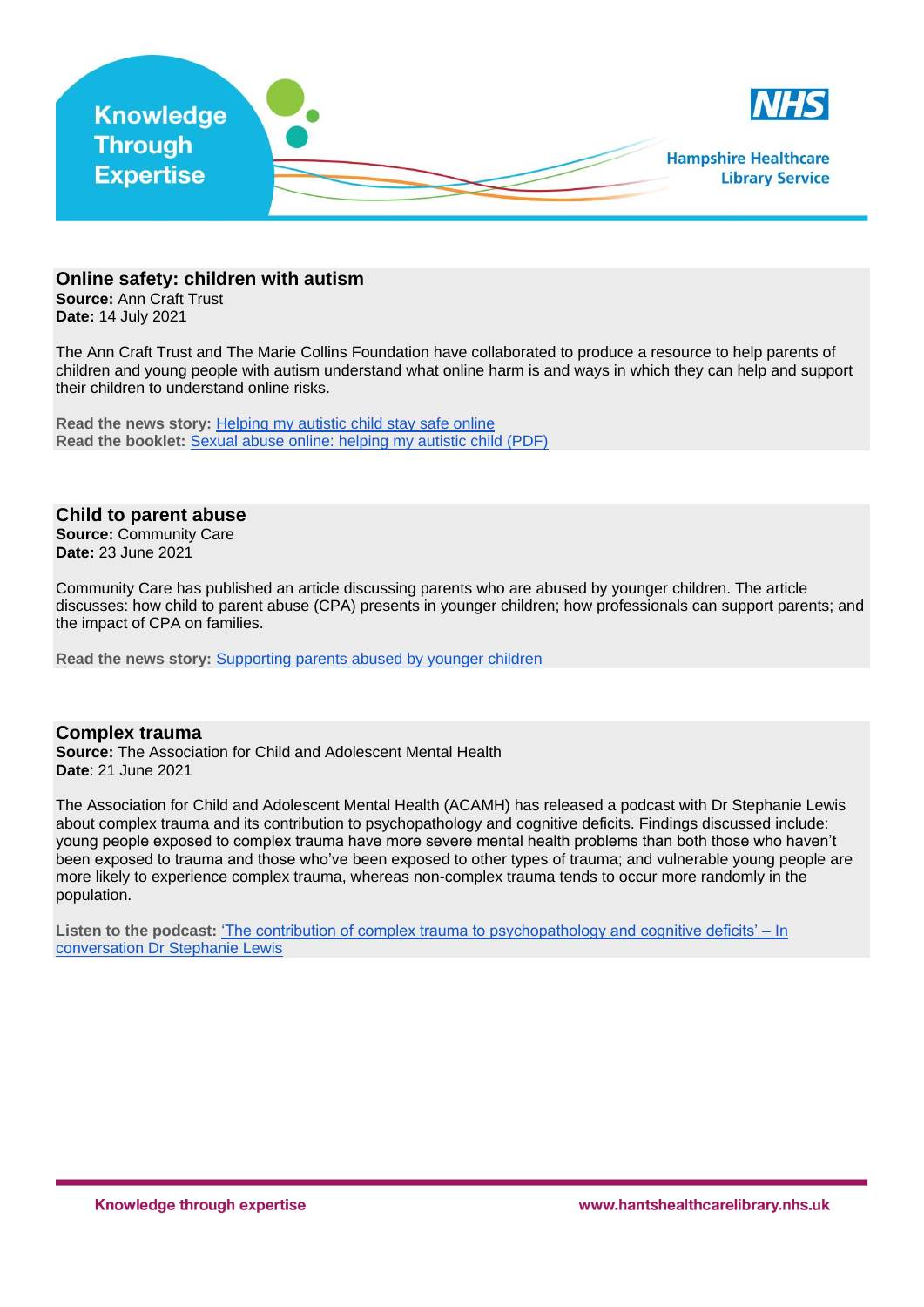

# **Journal articles**

### **Processes of Multiprofessional Child Protection Decision Making in Hospital Settings: Systematic Narrative Review.**

Alfandari R, Taylor BJ.

*Trauma, Violence, & Abuse*. July 2021.

The aim of this systematic narrative literature review is to explore empirical evidence as to how a multiprofessional approach to child protection decision making is implemented in hospitals settings. Child protection cases where there is a suspicious serious injury suspected sexual abuse or serious neglect are often investigated in hospital, involving a number of relevant professions. Five electronic bibliographic databases were used for the search. To be included in the review studies had to be published in a peer-reviewed journal, report on empirical research, be available full text in English, and have used an identifiable research design. The search was restricted to 10 years, from January 1, 2010, to December 31, 2019, and retrieved 6,934 studies. The review includes 26 studies undertaken in 10 countries. In all the hospital-based settings studied, child protection decision-making tasks were assigned to a designated multiprofessional team. However, there was remarkable diversity in models of team structure, regulation of workflow, structured procedures, and standardized tools through which practice was carried out. Research focused on evaluating the teams' effectiveness in fulfilling their duties which were, first and foremost, the identification of possible child maltreatment. The analysis identifies various systemic approaches and quality improvement methods to promote effective team-based decision-making processes in hospitals. The interactional aspect of collaborative team-based practice was generally missing from the published research. This article discusses next steps for the development of practice, policy, and research to enhance useful multiprofessional child protection team working in hospitals [Processes of Multiprofessional Child Protection Decision Making in Hospital Settings: Systematic Narrative Review -](https://journals.sagepub.com/doi/abs/10.1177/15248380211029404) [Ravit Alfandari, Brian J. Taylor, 2021 \(sagepub.com\)](https://journals.sagepub.com/doi/abs/10.1177/15248380211029404)

# **Journal Contents Page Alerts**

**(whole contents page shown as there may be several items of interest)**

## *[The Journal of Adult Protection](http://click.email.emeraldinsight.com/?qs=5f0fca6d814aaafe4031961fdb28c203876ec2675a61c2958b99e7d6412b8cf01d4dc414ce44457d492f0b79cd31f6309a9b67c8c7c4db16)*

[Volume 23, Issue 3](http://click.email.emeraldinsight.com/?qs=5f0fca6d814aaafe79d6474b72e30504ef16cc398e69f47d49864eba11ca8eb7ed701a2ed24bb56845070f133d310362eb5e8c4fd1a307ca) Publication date: 23 June 2021



**[Diagnosis of "acopia": prescription for neglect?](http://click.email.emeraldinsight.com/?qs=ae495f51bda3c8eea11906596427f265766d6911e4f3cd8c5b91187274c8fc925058a116553311a6f4c9f264b23c9a835c8076737e141321)** Zoe Hodges [HTML](http://click.email.emeraldinsight.com/?qs=ae495f51bda3c8eea11906596427f265766d6911e4f3cd8c5b91187274c8fc925058a116553311a6f4c9f264b23c9a835c8076737e141321) | [PDF \(94KB\)](http://click.email.emeraldinsight.com/?qs=ae495f51bda3c8eebe4a464ea2b2baf3a285327c7740c961c211c151d301440e0b7c9fb48c892afd62359a8f4c67353368aa722de3d81d33) 

**[Transitional Safeguarding: presenting the case for developing Making Safeguarding Personal](http://click.email.emeraldinsight.com/?qs=ae495f51bda3c8ee5af9851660dc40cb1e3aaf74eff7d249108c377144a9e52d454007aca2e1a190432ed186737181ca04235e228a636759)  [for young people in England](http://click.email.emeraldinsight.com/?qs=ae495f51bda3c8ee5af9851660dc40cb1e3aaf74eff7d249108c377144a9e52d454007aca2e1a190432ed186737181ca04235e228a636759)**

Christine Cocker, Adi Cooper, Dez Holmes, Fiona Bateman [HTML](http://click.email.emeraldinsight.com/?qs=ae495f51bda3c8ee5af9851660dc40cb1e3aaf74eff7d249108c377144a9e52d454007aca2e1a190432ed186737181ca04235e228a636759) | [PDF \(231KB\)](http://click.email.emeraldinsight.com/?qs=ae495f51bda3c8ee7ac45e8260df0f13d8b4124d1699542ffd9131f860fb5cfe0eda651c9151b36647a34a7a6ec5a7a45075158c5d3bcf6b) 

Knowledge through expertise